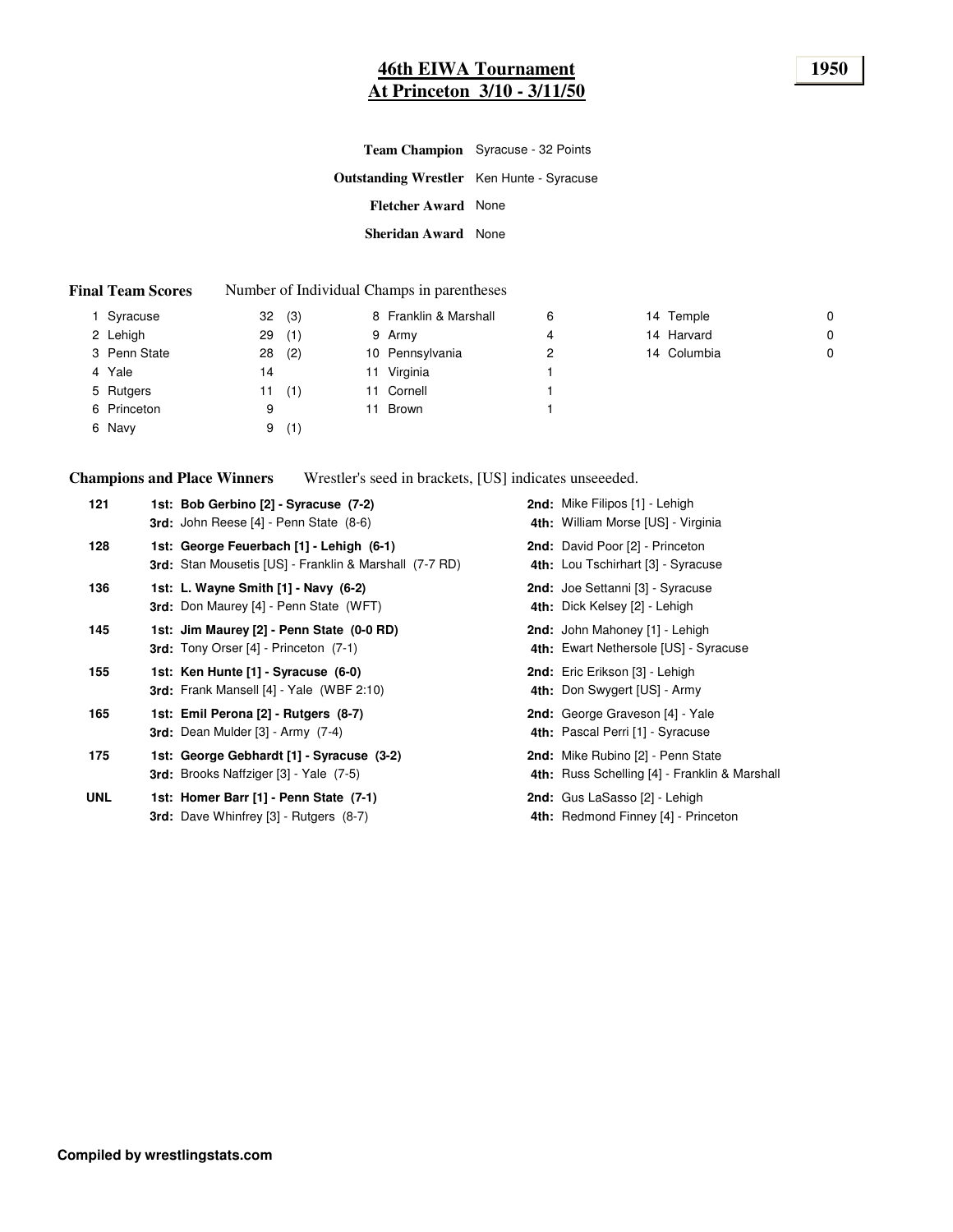### **3/10/1950 and 3/11/1950 at Princeton 1950 EIWA Championship Page 1 of 4**

#### **121 Weight Class**

| Mike Filipos, Lehigh [1]           |                            |                          |                             |
|------------------------------------|----------------------------|--------------------------|-----------------------------|
| Don Gordon, Temple                 | Mike Filipos 8-0           |                          |                             |
| Russ Weimer, Pennsylvania          |                            | Mike Filipos Fall 5:11   |                             |
| Bob Smart, Brown                   | Russ Weimer Fall 4:20      |                          |                             |
| John Reese, Penn State [4]         |                            |                          | Mike Filipos 5-1            |
| Gordon Thomas, Columbia            | John Reese 6-2             |                          |                             |
| Lou Bowers, Rutgers                |                            | John Reese 8-6           |                             |
| Joel Kozal, Harvard                | Lou Bowers 6-0             |                          |                             |
| Bob Gerbino, Syracuse [2]          |                            |                          | Bob Gerbino 7-2             |
| Joe Elliott, Army                  | Bob Gerbino Fall 4:33      |                          |                             |
| Bob Sutley, Navy                   |                            | Bob Gerbino 7-1          |                             |
| Joel Hartman, Franklin & Marshall  | Bob Sutley Fall 8:04       |                          |                             |
| David McAlpin, Princeton [3]       |                            |                          | Bob Gerbino 4-0             |
| William Morse, Virginia            | William Morse 5-4          |                          |                             |
| Tom Long, Yale                     |                            | William Morse 13-9       |                             |
| Ken Ryman, Cornell                 | Tom Long Fall 4:26         |                          |                             |
|                                    |                            |                          | Third Place: John Reese 8-6 |
|                                    |                            |                          |                             |
| 128 Weight Class                   |                            |                          |                             |
| George Feuerbach, Lehigh [1]       | George Feuerbach Fall 5:59 |                          |                             |
| Rich Neff, Navy                    |                            | George Feuerbach 3-0     |                             |
| Bob Stedge, Cornell                | Bob Stedge Fall 7:31       |                          |                             |
| Stan Glossner, Temple              |                            |                          | George Feuerbach 7-2        |
| Dom Procopio, Rutgers [4]          | Dom Procopio 6-5           |                          |                             |
| George Morse, Virginia             |                            | Stan Mousetis 10-9       |                             |
| Stan Mousetis, Franklin & Marshall | Stan Mousetis 15-4         |                          |                             |
| Dave Shapiro, Harvard              |                            |                          |                             |
| David Poor, Princeton [2]          | David Poor Fall 2:59       |                          | George Feuerbach 6-1        |
| Bob Dolt, Brown                    |                            |                          |                             |
|                                    |                            |                          |                             |
| Jack Dreibelbis, Penn State        |                            | David Poor 8-2           |                             |
| Pat Brian, Army                    | Jack Dreibelbis 6-2        |                          |                             |
| Lou Tschirhart, Syracuse [3]       |                            |                          | David Poor RD               |
| Larry Isakoff, Columbia            | Lou Tschirhart Fall 1:52   |                          |                             |
| Bob DeBono, Yale                   | Bob DeBono Fall 4:50       | Lou Tschirhart Fall 8:38 |                             |

**Third Place: Stan Mousetis 7-7 RD**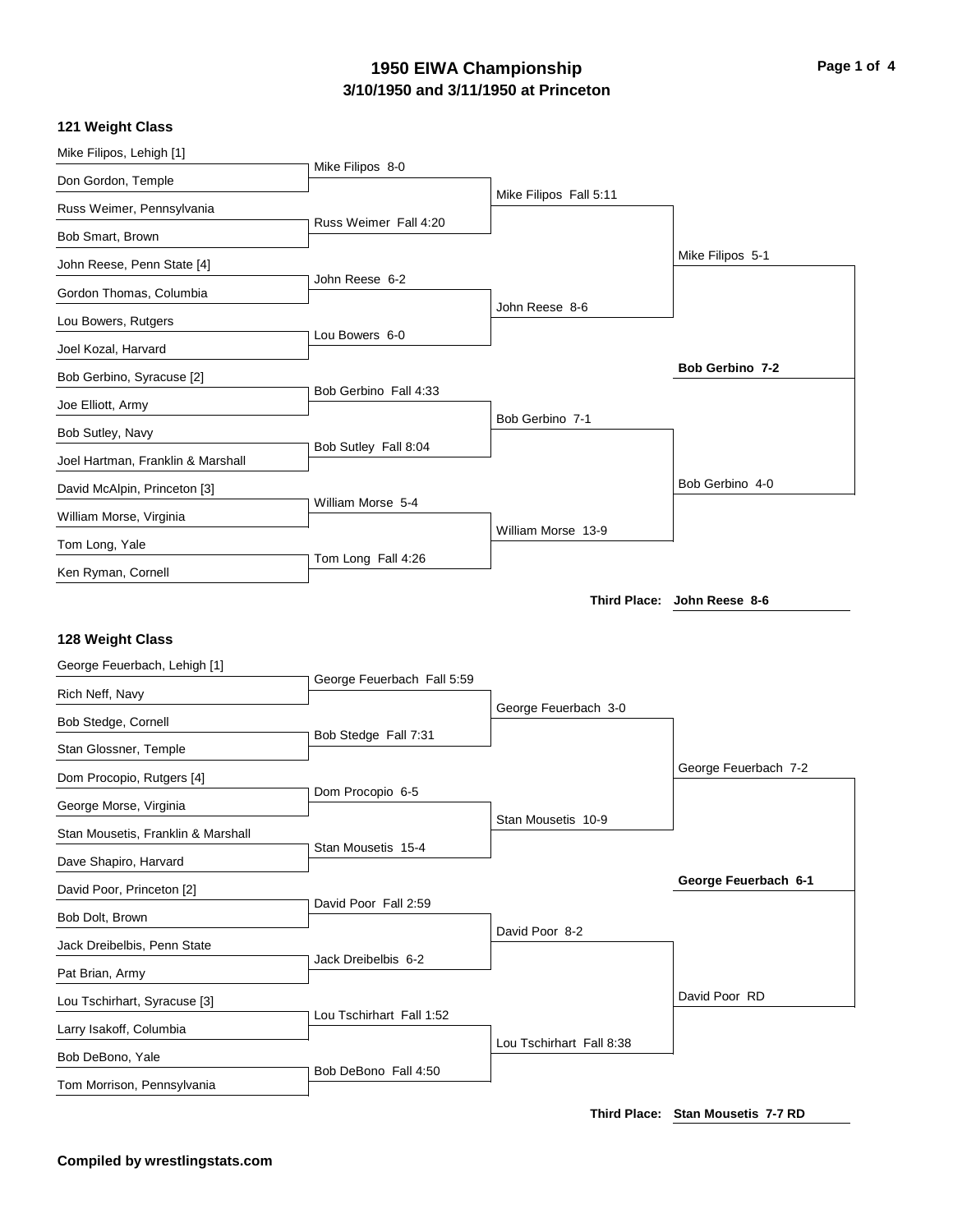# **3/10/1950 and 3/11/1950 at Princeton 1950 EIWA Championship Page 2 of 4**

| L. Wayne Smith, Navy [1]             | L. Wayne Smith Fall 2:32 |                       |                                 |
|--------------------------------------|--------------------------|-----------------------|---------------------------------|
| Bill Anderson, Yale                  |                          |                       |                                 |
| Peter Bolanis, Cornell               |                          | L. Wayne Smith 17-3   |                                 |
| Bob Hartman, Columbia                | Bob Hartman 6-4          |                       |                                 |
| Don Maurey, Penn State [4]           |                          |                       | L. Wayne Smith 11-9             |
| Donald Dunn, Temple                  | Don Maurey Fall 5:07     |                       |                                 |
| Robert Sellers, Princeton            |                          | Don Maurey Fall 4:19  |                                 |
| Dave Smith, Harvard                  | Robert Sellers 10-4      |                       |                                 |
| Dick Kelsey, Lehigh [2]              |                          |                       | L. Wayne Smith 6-2              |
| Jim Muldoon, Pennsylvania            | Dick Kelsey Fall 1:55    |                       |                                 |
| John Wasson, Army                    |                          | Dick Kelsey RD        |                                 |
| Dick Fritts, Rutgers                 | John Wasson 4-3          |                       |                                 |
| Joe Settanni, Syracuse [3]           |                          |                       | Joe Settanni Fall 5:09          |
| Graham Michael, Brown                | Joe Settanni 8-2         |                       |                                 |
| Robert Schell, Franklin & Marshall   |                          | Joe Settanni RD       |                                 |
| Ed Wright, Virginia                  | Robert Schell Fall 7:32  |                       |                                 |
|                                      |                          |                       | Third Place: Don Maurey Med FFT |
| 145 Weight Class                     |                          |                       |                                 |
| John Mahoney, Lehigh [1]             |                          |                       |                                 |
| James Theberge, Columbia             | John Mahoney 6-0         |                       |                                 |
| Frank Manchester, Brown              |                          | John Mahoney 5-4      |                                 |
| Frank Vaughn, Pennsylvania           | Frank Vaughn 6-4         |                       |                                 |
| Tony Orser, Princeton [4]            |                          |                       | John Mahoney 5-3                |
| John Erb, Temple                     | Tony Orser Fall 5:20     |                       |                                 |
| Robert Abboud, Harvard               |                          | Tony Orser 5-1        |                                 |
| Abraham Allan, Army                  | Abraham Allan Fall 0:38  |                       |                                 |
| Jim Maurey, Penn State [2]           |                          |                       | Jim Maurey 0-0, 0-0 RD          |
| Frank Scolpino, Navy                 | Jim Maurey 10-0          |                       |                                 |
| Nick Lorusso, Rutgers                |                          | Jim Maurey 8-0        |                                 |
| Barry Pusch, Cornell                 | Nick Lorusso Fall 2:05   |                       |                                 |
| Bob Wendell, Franklin & Marshall [3] |                          |                       | Jim Maurey Fall 4:35            |
| Fred Pettit, Yale                    | Fred Pettit 10-8         |                       |                                 |
| Ewart Nethersole, Syracuse           |                          | Ewart Nethersole 13-9 |                                 |
|                                      | Ewart Nethersole 5-3     |                       |                                 |
| Bill Cuddihy, Virginia               |                          |                       |                                 |

**Third Place: Tony Orser 7-1**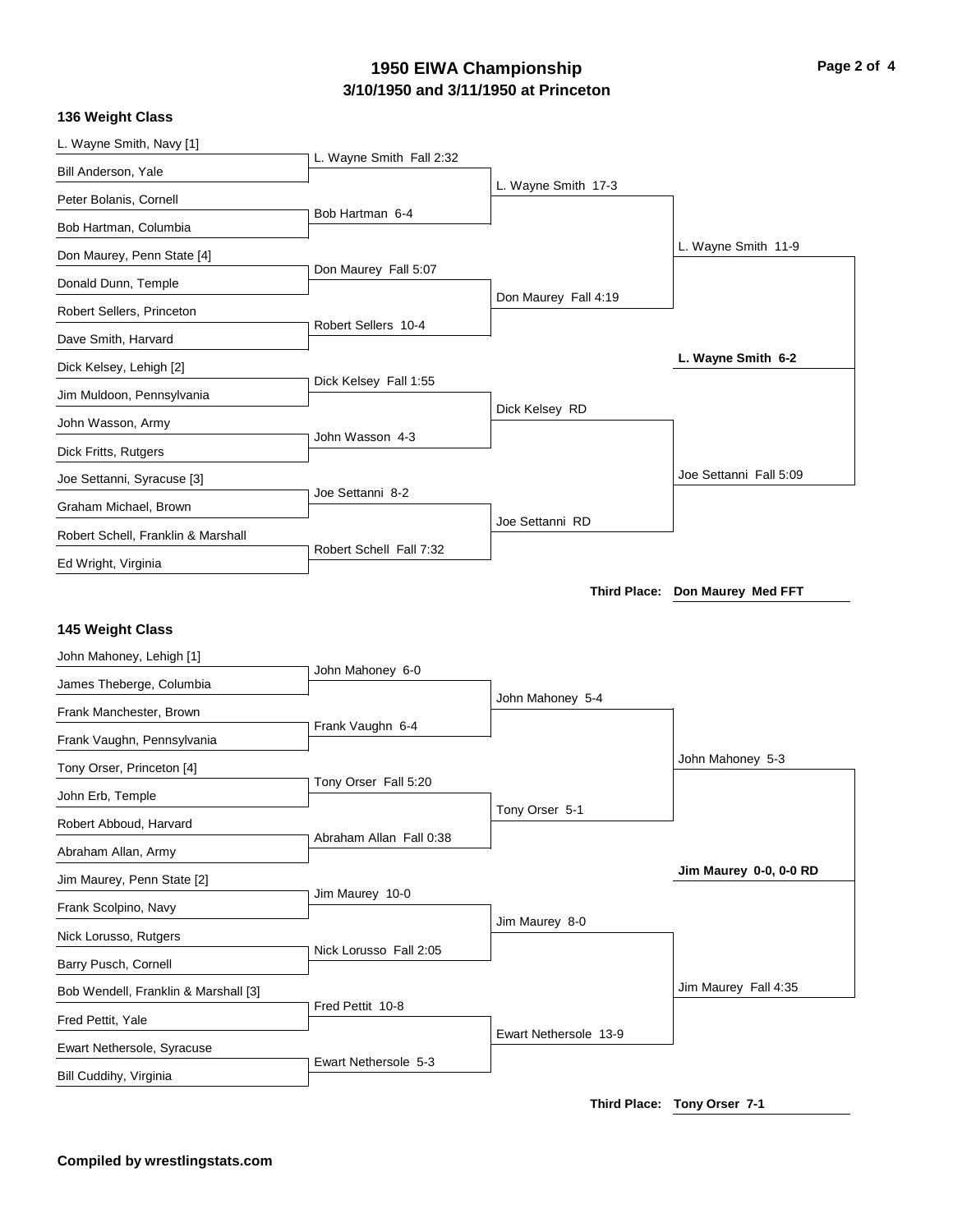# **3/10/1950 and 3/11/1950 at Princeton 1950 EIWA Championship Page 3 of 4**

| Ken Hunte, Syracuse [1]                        |                           |                      |                                      |
|------------------------------------------------|---------------------------|----------------------|--------------------------------------|
| George Sprowls, Temple                         | Ken Hunte Fall 1:44       |                      |                                      |
| Charles Calderano, Rutgers                     |                           | Ken Hunte 10-2       |                                      |
| Bill Slabonik, Penn State                      | Charles Calderano 6-1     |                      |                                      |
| Frank Mansell, Yale [4]                        |                           |                      | Ken Hunte Fall 5:43                  |
| Barton Treman, Cornell                         | Frank Mansell Fall 2:56   |                      |                                      |
| Charles Cope, Franklin & Marshall              |                           | Frank Mansell 10-5   |                                      |
| Pat Derrico, Virginia                          | Charles Cope Fall 8:15    |                      |                                      |
| Gene Manfrini, Columbia [2]                    |                           |                      | Ken Hunte 6-0                        |
| David Michael, Brown                           | David Michael 2-1         |                      |                                      |
| Don Swygert, Army                              |                           | Don Swygert 5-1      |                                      |
| Dail Longaker, Princeton                       | Don Swygert 5-2           |                      |                                      |
| Eric Erikson, Lehigh [3]                       |                           |                      | Eric Erikson 7-2                     |
| Wach, Harvard                                  | Eric Erikson Fall 2:00    |                      |                                      |
| Floyd Holloway, Navy                           |                           | Eric Erikson 7-2     |                                      |
| Jim Gilroy, Pennsylvania                       | Floyd Holloway 8-1        |                      |                                      |
|                                                |                           |                      | Third Place: Frank Mansell Fall 2:10 |
| 165 Weight Class<br>Pascal Perri, Syracuse [1] |                           |                      |                                      |
| Peter Murphy, Lehigh                           | Pascal Perri 7-3          |                      |                                      |
| Charles Taft, Cornell                          |                           | Pascal Perri 8-2     |                                      |
| Walt Ramsay, Princeton                         | Walt Ramsay 7-2           |                      |                                      |
| George Graveson, Yale [4]                      |                           |                      | George Graveson 9-9 RD               |
| Matt McIlhenny, Temple                         | George Graveson Fall 0:45 |                      |                                      |
| Bob Snyder, Franklin & Marshall                |                           | George Graveson 12-2 |                                      |
| Joe Wood, Virginia                             | Bob Snyder Fall 4:32      |                      |                                      |
| Emil Perona, Rutgers [2]                       |                           |                      | Emil Perona 8-7                      |
| Bill Baron, Columbia                           | Emil Perona 9-2           |                      |                                      |
|                                                |                           | Emil Perona 7-2      |                                      |
| Archie Thompson, Navy                          | Archie Thompson 12-3      |                      |                                      |
| Neil Hastie, Harvard                           |                           |                      | Emil Perona 7-2                      |
| Dean Mulder, Army [3]                          | Dean Mulder 8-2           |                      |                                      |
| John Evans, Pennsylvania                       |                           | Dean Mulder 6-2      |                                      |
| <b>Bill Santel, Penn State</b>                 | <b>Bill Santel RD</b>     |                      |                                      |
| Marc Rowe, Brown                               |                           |                      |                                      |

**Third Place: Dean Mulder 7-4**

**155 Weight Class**